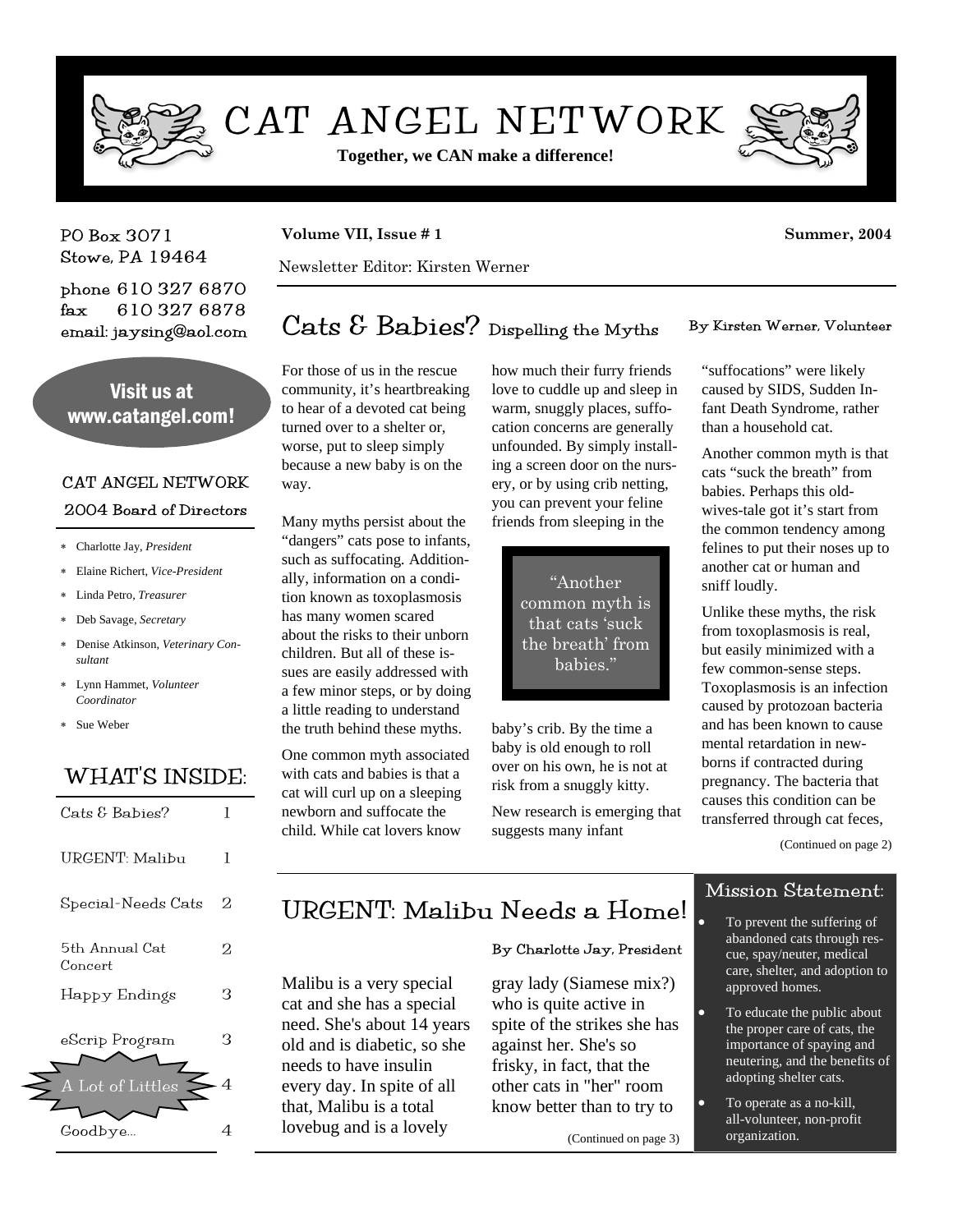## Cats and Babies: Dispelling the Myths (continued)

and therefore pregnant women should exercise caution while gardening or changing the litterbox by wearing gloves and a surgical mask, and washing up thoroughly afterwards. (Better yet, have the dad-to-be do the scooping!) Only cats that have ingested raw meat, birds, rodents, or contaminated soil will pass along the bacteria in their feces.

Most long-time cat owners have almost certainly already been exposed to the toxoplasmosis bacteria, which causes symptoms similar to a mild flu in healthy, non-pregnant individuals Women who plan on becoming pregnant can ask their

doctor for a simple blood test to determine if they've already been exposed to the bacteria and are therefore immune to it.

Keep in mind that toxoplasmosis can also be contracted

through handling or consuming raw or partially-cooked meat, so it's best to avoid rare meats during pregnancy.

The Humane Society of the United States has published a pamphlet entitled, "Your Baby & Your Pet" that provides information to help people resolve obstacles with pets to keep pets in the family for a lifetime. For more information or to receive a copy, visit www.petsforlife.org.

With a few, common-sense precautions, parents-to-be need not fear when it comes to babies and cats happily coexisting. In fact, well-adjusted pets can offer important childhood experiences — just ask any adult who has shared her childhood with a pet! If you or someone you know is expecting a baby, get the facts. Information abounds on the Internet, the local library, and the corner book store. And remember that your kitty was your first "baby!

## 5th Annual Cat Concert By Henry Grabb, Director of Development

The 5th Annual Cat Concert, held March 28th, raised almost \$7,000.00 and left everyone in attendance "feline fine." There were many wonderful moments in this year's concert. Here are some of my favorites. Dr. Vincent Craig played a Joplin rag, while video showed our own cat name here slurping an endless

stream of water from the sink in the infirmary at the shelter. Dr. Rebecca Field sang a soulful rendition of Wind Beneath My Wings, with a video of volunteers at PetSmart showing on the video. My favorite memory of all though was the 4th performance by Fred, The Singing Cat. In his one work day of the year, Fred pro-

vided the best performance of his lifetime, in duet with soprano Dr. Kathryn Chilcote. During each break of her lovely aria, she would point to Fred, who would then let out a plaintive cry. It brought the house down!! Next year's concert is slated for Sunday March 20, at 3 PM. Put it on your Paw Pilot!!!

## $Special-Needs$   $Cats$   $By$   $Elan$   $Richert$ ,  $Vice-President$

When visitors stop in to the Downingtown PETsMART's Adoption Center these days, they are dazzled by the sight of a beautifully decorated cage, resplendent with gold sequins and ruffles! This is our new "Special Needs Cage," the handiwork of dedicated volunteer Sue Weber. Sue spent weeks planning, sewing, and primping over the elaborate and impressive showcase for those cats that come to CAN with minor special needs.

The goal is to draw attention to these cats. Wearing a jeweled collar, each "special kitty" looks as regal as any "Grand Champion" show cat, and that's the way it should be, according to Adoption Coordinator Elaine Richert. "These cats deserve to be admired and fussed over. They're beautiful and highly adoptable! Often their conditions are misunderstood, and the amount of TLC they require is far less than is commonly thought."

To date, three cats have been adopted through this program. Felix, Tiger De Polo, and Archie all tested positive for FIV, Feline Immunodefi-

"Often their conditions are misunderstood, and the amount of TLC they require is far less than is commonly thought."

ciency Virus, and are now living in loving homes. FIV positive cats have weakened immune systems but can live long and healthy lives when the normal feline ailments that occur with age are treated proactively. FIV is passed from cat to cat mainly through

the penetrating bites wounds that occur between outdoor cats fighting over mates. That is why the cats that test positive on CAN's FIV test (typically less than ten a year) tend to be unneutered males. Most are sweet, loving cats who exhibit no signs of illness. Since the disease is not passed through the air or casual contact, these cats pose no risk at the Adoption Center and are popular with visitors watching them enjoy typical feline pleasures such as play sessions and belly rubs. Archie went to his new home after just one day as our featured pet!

Please stop in and visit our current "Special Kitty." For questions about his care, or for information on the other Special Needs cats that are available, contact Elaine Richert at 610-327-3969. You'll discover the joys of being loved by a special cat!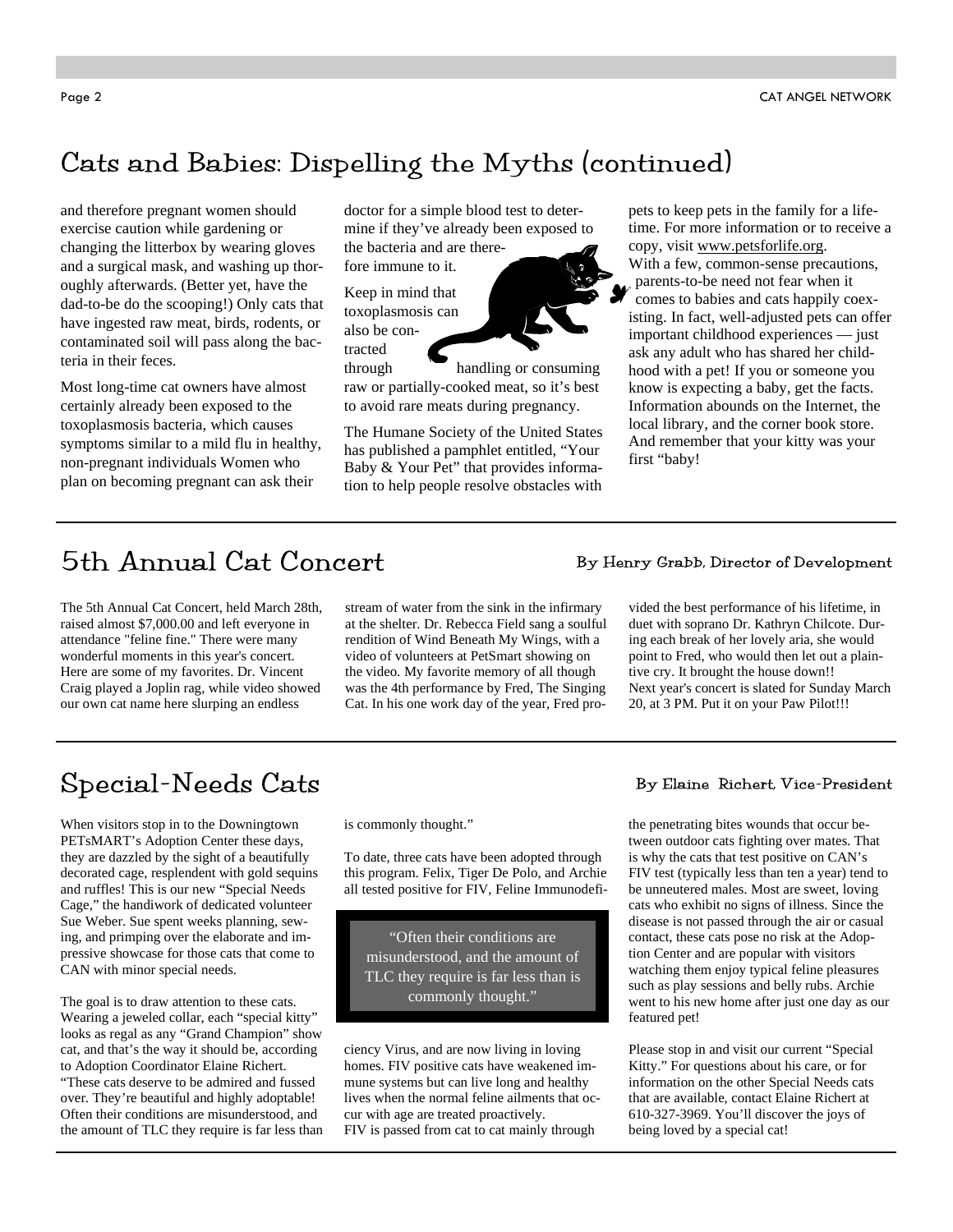## Save those Grocery Store Receipts! By Linda Petro, Treasurer

In 2003, CAN processed your donated grocery store receipts and received 1% cash back, which amounted to \$1,921! Enlist your friends, co-workers, and relatives to save their tapes and mail them to us. They can also be dropped off at the Adoption Center at the Downingtown PETsMART on Route 30.

Genuardi Markets have made changes to their register receipt program, and no longer accept register tapes. However, you can register your Genuardi Savings Card at the store or at escrip.com and direct a percentage or your purchases to be donated to Cat Angel Network. In addition, by going to escrip.com and registering your debit/credit card, for every purchase you make from one of the mer-

chants listed at escrip. com, a percentage is sent to our organization.

You can also get a new eScrip VISA Platinum card and every pur-



chase you make using your card counts toward a percentage going to our group at the end of the year – at no cost to you! But wait, there's more! When you use your new eScrip VISA Platinum card for purchases at any of the hundreds of eScrip merchants, the purchases work toward both the merchant and VISA earnings.

Check out escrip.com and see the many other ways you can donate including travel and hotel.

**CAN's group escrip.com number is 149032654.** 

## URGENT: Malibu Needs a Home! (continued)

steal her food. She defends her food bowl much as a young mother cat will protect her kittens! She loves other cats but wouldn't be upset at all if she had a home where she was the one-and-only. We at the shelter all love Malibu very much and look forward to her happy greetings each day, but she deserves to spend her golden years in a situation where

she would have more personal attention than is possible in a shelter. She loves being brushed, sitting in your lap, purring into your neck when you hold her, and absolutely adores having conversations! **Please call us at 610-327-6870 to discuss Malibu's future.** She's spayed, tested negative for FIV/FeLV, and current on all required vaccinations.



**Can you open your heart and home to Malibu?** 

## Happy Endings - A Note from a Contented CAN Cat

"Dear Aunt Charlotte and Aunt Elaine,

I was sort of ashamed that I threw tantrums when I first arrived at CAN. So I made sure I was on my best behavior when the Smurthwaite family brought me home. I was very quiet in the car and when they took me into "my" bedroom, I walked out of my carrier and checked things out. I didn't growl, hiss, or swipe at all. I didn't even hide. I just walked

around sniffing things. I let my new Meowmmy pet me and I did a lot of purring. I have to admit I was a little nervous, and puffed up my tail now and then, but I was such a good boy! Their other cat, Sapphire, is very curious about me. She stays outside of my bedroom door all the time. Sometimes we chirp back and forth and sometimes I stick my paw under the door. She seems to like this. When Meowmmy opens the door a crack, I touch noses with Sapphire. I'm dying to get out of the

bedroom and check out the rest of the house. I'm starting to meow at the door to let them know I want out of this bedroom, and I want to be with the family. I think I'm going to like my new home. I'm adjusting really fast and there's lots to see and do here! I'll write again soon. Thanks for taking care of me when I was at my worst. You would be proud of me now.

Sincerely,

*Smudge, the Banana Cat"*